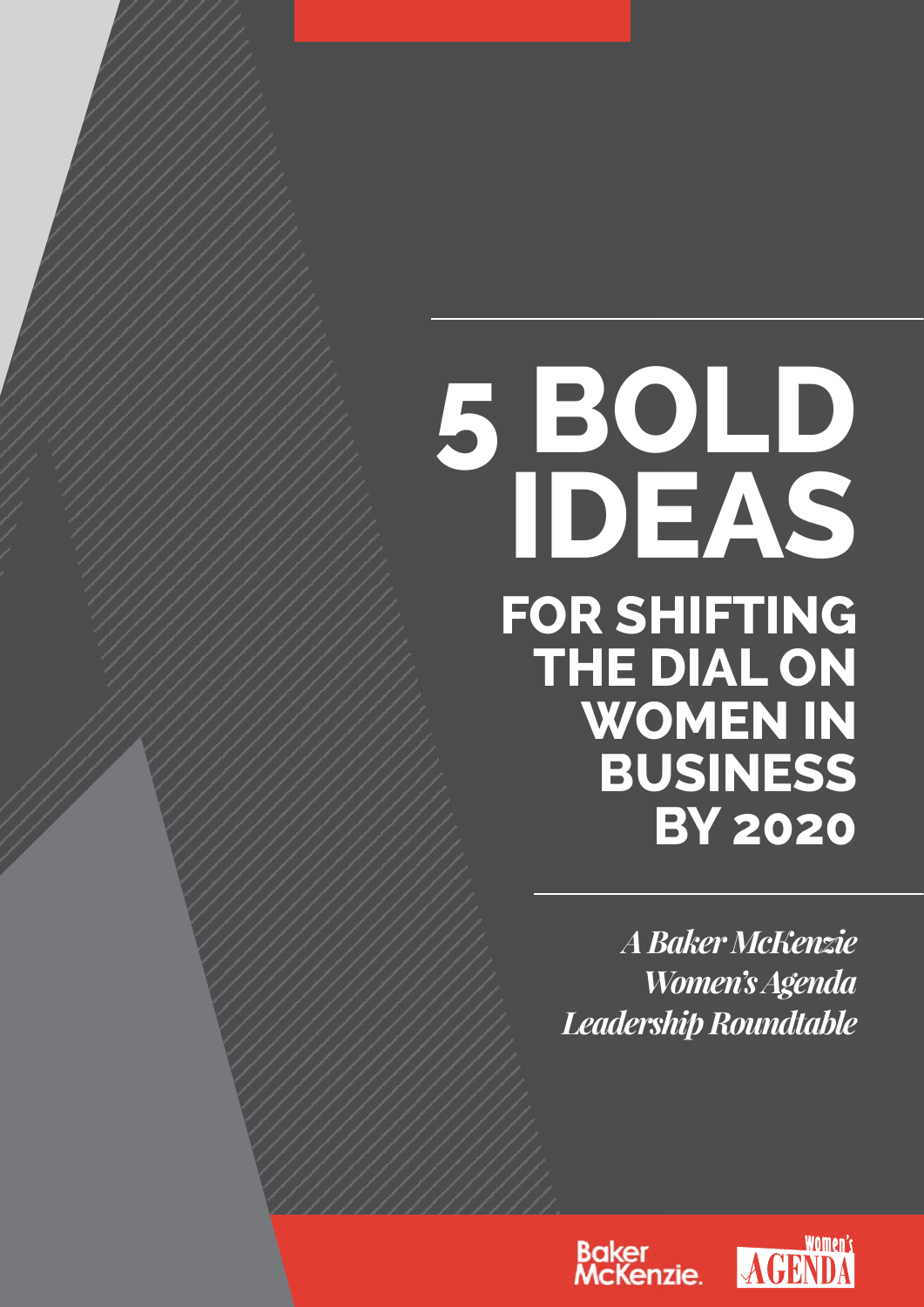## <span id="page-1-0"></span>**contents**

3 Introduction

[4](#page-3-0) [The current context](#page-3-0) 

[5](#page-4-0) [The moments that shift careers](#page-4-0) 

> [7](#page-6-0) [The five ideas](#page-6-0)

> > [13](#page-12-0) [Now what?](#page-12-0)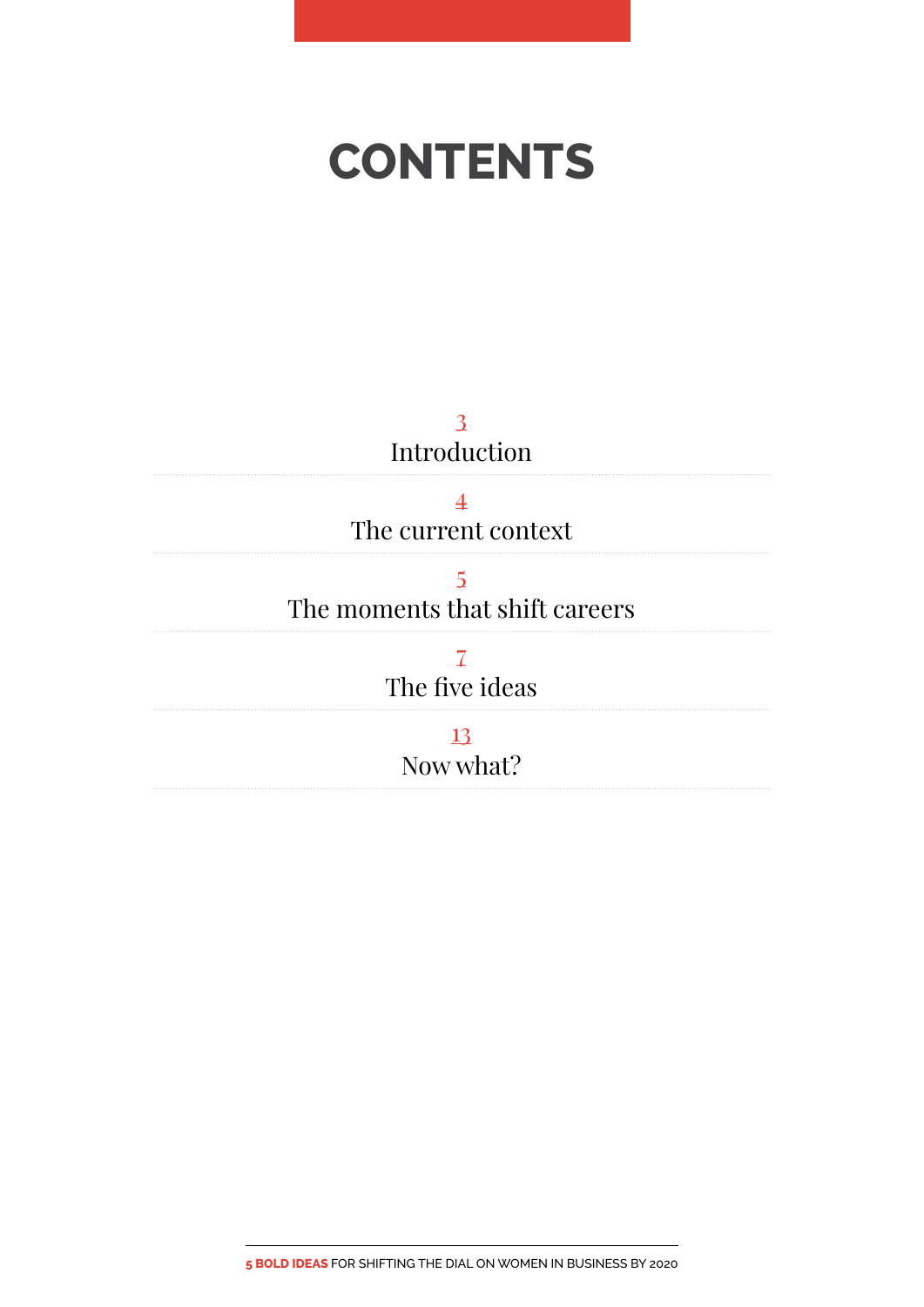## **Introduction**

*A need for big ideas*

#### This year's International Women's Day called on all of us to 'Be Bold For Change'.

In response, we saw a number of organisations sharing their latest measures to address gender diversity within their workplaces. Across social media, we saw individuals – ranging from leaders to celebrities, and men and women who're simply fed up with the gender gap – making commitments to do their bit to speak up.

But when it comes to promoting women in leadership in business, what's really needed are cross-organisational approaches to change. Big, bold ideas.

And we need to see them pursued immediately – ideas put into action now so that we can see the macro positive effects of change within a few years.

Baker McKenzie and Women's Agenda brought together a roundtable of prominent leaders in Brisbane to discuss ideas for shifting the dial on women in leadership, particularly in professional services firms and large corporates.

We asked everyone around the table to suggest two key ideas – one that they'd seen done in an organisation previously which had had a significant impact, and a second 'bold' idea that they believed could be put on the table.

We also asked the participants to share their own 'turning point' – what had helped them get to where they were today?

At the end of the session, we asked participants to vote on the five key ideas they believed could really shift the dial for women in the next few years, rather than in the next century. Some of the ideas shared were merged into broader, more comprehensive ones, while others emerged as frontrunners on practical changes that could be pursued to shift the balance.

This report outlines the five ideas. We invite all leaders to take a look, and consider how they might be able to apply these measures within their own workplaces.

Women's Agenda Baker McKenzie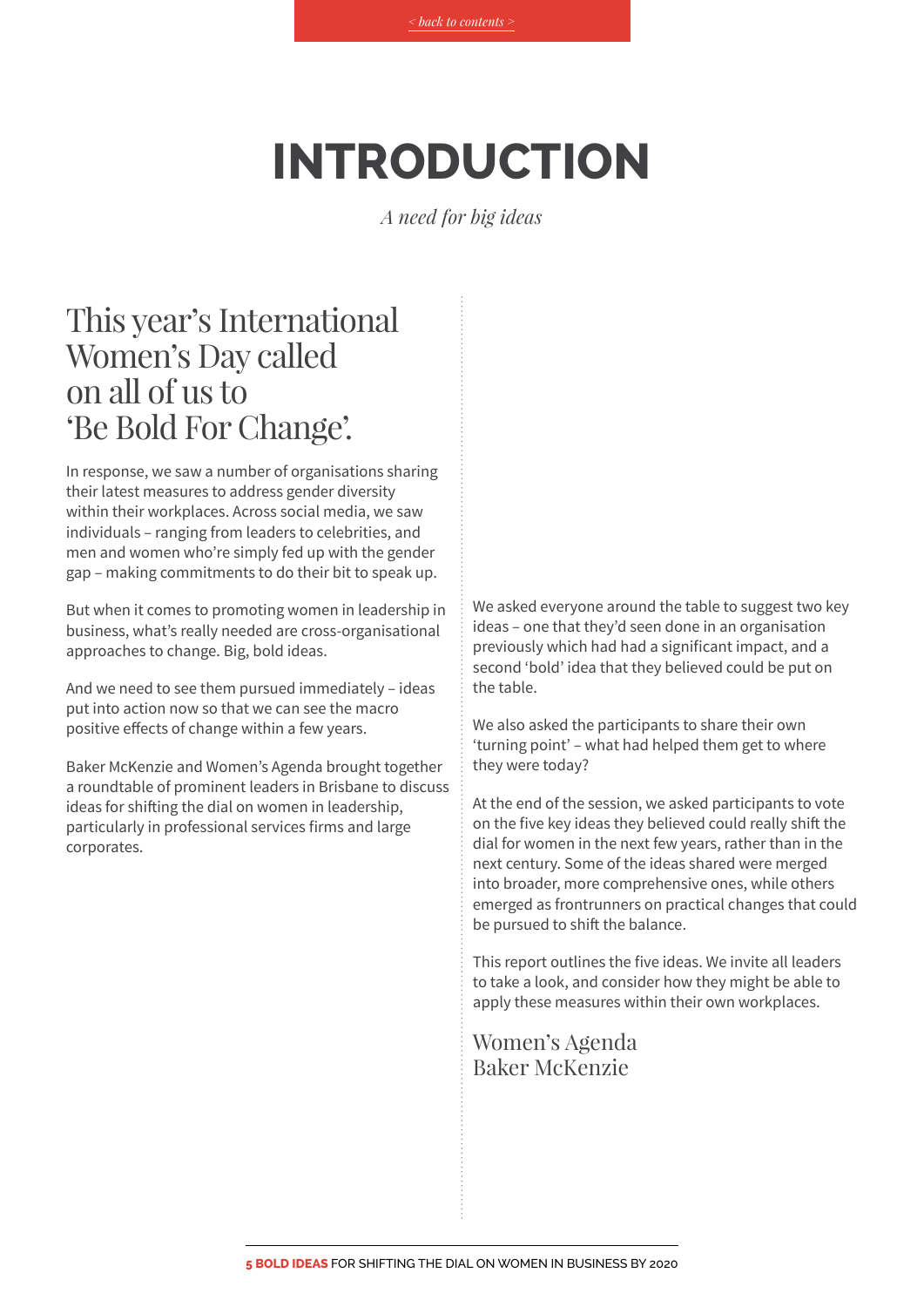### **The Current Context**

*Are we there yet?*

<span id="page-3-0"></span>Women are educated, ambitious and experienced, yet they are not hitting leadership positions at the same rate as their male counterparts, and they continue to be paid less for the work they do.

While there's been significant improvement in the number of women on boards across the ASX 200, women still only make up around a quarter of such positions, and account for less than ten of the CEO roles across these organisations. Women make up just 28.5% of key management personnel positions across Australian workplaces, according to WGEA data, and just 16.3% of CEO/Head of Business positions.

Men and women are equally capable in leadership positions, and yet women are frequently left behind.

Is a lack of education to blame? No. Women have been enrolling in university degrees in greater numbers than men since 1987, according to [the Grattan Institute](https://grattan.edu.au/wp-content/uploads/2014/10/816-mapping-higher-education-2014.pdf).

What about a lack of ambition? Studies suggest women are no less ambitious than men, but that organisational culture can hinder ambition.

According to a recent **[Boston Consulting Group survey](https://www.bcgperspectives.com/content/articles/people-organization-leadership-change-dispelling-the-myths-of-the-gender-ambition-gap/)** of 200,000 employees across the world, women and men are equally ambitious when starting their careers. But an ambition gender gap emerges for those between the ages of 30 to 40 for women working in organisations deemed behind on gender diversity.

Is it because (some) women take career breaks? While employers are increasingly offering more generous paid maternity leave options in an effort to attain and retain female staff, having a child still incurs a 'motherhood penalty' for women that will stay with them for the rest of their lives, [in lost income and in lost opportunities](http://www.theaustralian.com.au/life/the-motherhood-penalty/news-story/9a070a691f320a1182c1887fee3c397e).

Is the gap in unpaid work the problem? A recent PwC report found the significant value of unpaid childcare would make it Australia's largest industry, with women doing 72% of this work. It's not just caring responsibilities. The ABS reports that full-time working women spend an average 25 hours a week on household work, including cooking and shopping for groceries, compared with an average of [15 hours for their male counterparts](https://theconversation.com/we-can-we-reduce-gender-inequality-in-housework-heres-how-58130).

What about a lack of role models? According to a Women's Agenda's survey of Australian women, less than one in five said a 'lack of role models' [could hinder their](https://womensagenda.com.au/wp-content/uploads/2017/03/Ambition-Report.pdf)  [ability](https://womensagenda.com.au/wp-content/uploads/2017/03/Ambition-Report.pdf) to achieve their ambitions in the next two years.

Is it a lack of confidence? Women are not necessarily any less confident than men, but the culmination of all of the above factors could shake confidence. Fifty one percent of respondents on the WA Ambition Report said they experienced a "lack of personal confidence" which obstructed their ambitions.

What about a lack of flexible working options? According to some studies, Australian workplaces are particularly forward when it comes to offering flexible work options. The problem is that these options are not being taken up in significant numbers by men, particularly by working fathers. The ABS reports the proportion of dads with kids under 12 is at just 5% -- although that's a significant increase from 1% [two decades ago](http://www.abs.gov.au/ausstats/abs@.nsf/Lookup/by%20Subject/4125.0~August%202016~Media%20Release~Dad).

Ultimately, there's no single factor that's causing the workplace gender gap – if there was, closing it would be much easier. However, culture – in workplaces, at home and across the community – is certainly having an impact.

Unfortunately, cultural change is a difficult task.

But it's not impossible. And we all have an opportunity to play a part.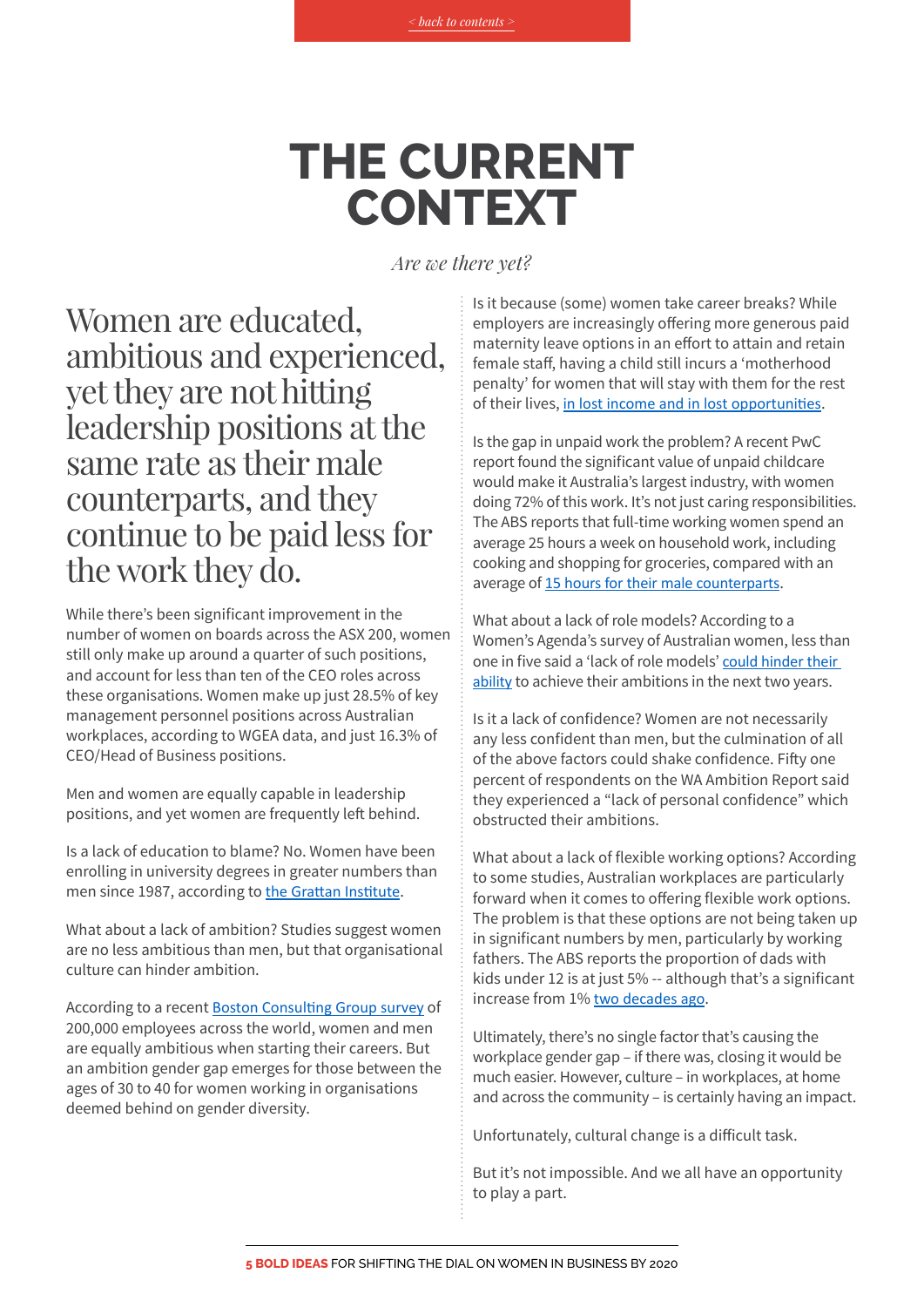## <span id="page-4-0"></span>**The moments that shift careers**

 *Stepping up, stepping back*

Our roundtable participants could all point to different moments in their lives they said shaped or determined their career progression and purpose.

For some, including company director Dr Kirstin Ferguson and Gold Coast Hospital Deputy Chair Teresa Dyson, the defining moment for their careers stemmed from having children. Kirstin said it came in the form of her working for an employer who supported workplace flexibility after she had her two children, while Teresa was appointed a Blake Dawson partner while on maternity leave.

For others at the table, illness provided the catalyst. Women's Agenda Editor Georgie Dent said her turning point came after having a nervous breakdown at the age of 25. While it was a terrible time, she said it was a formative experience. One that saw her leave her then chosen profession of law to pursue a career in journalism.

*"There's that saying that some women pull the ladder up behind them. I vowed and declared I would always support women."* Amelia Hodge

Kara Cook, the owner of Cook Legal, said her turning point came when she was 27 and was diagnosed with cancer. Working in a mid-tier firm, in a career that was travelling well, she decided that the most important thing she could do was to give back. A week after the diagnosis, she accepted an opportunity to work at the Women's Legal Services Centre and was later promoted to principal lawyer. A number of years later, she decided to establish a firm specialising in domestic violence.

AECOM Chief Counsel Gordon Kenwright said his turning point came with the appointment of Lara Poloni as CEO of his firm. He said she was an amazing role model and sponsor for him in the business, noting that she fast tracked flexible work, promoted leading by example and treated workplace gender diversity as both a male and female issue.

Brookfield General Counsel Claire Bibby also highlighted getting a sponsor as a key turning point. "I asked him to support me getting a promotion. He didn't advocate for me to get the promotion I asked for. He advocated for me to get the next one up, and I got it" she said. "He showed a level of support I hadn't been privy to at that point in my career", she said. Meanwhile Baker McKenzie partner and chair of the firm's Diversity & Inclusion Committee Anne-Marie Allgrove said spending 18 months working with the firm in London before she had kids gave her an opportunity to expand her network "That created a new world for me in terms of contacts and opportunities, which have been critical to my career progression," she said, noting that she put her hand up for overseas opportunities. "It is important to seize opportunities as they arise."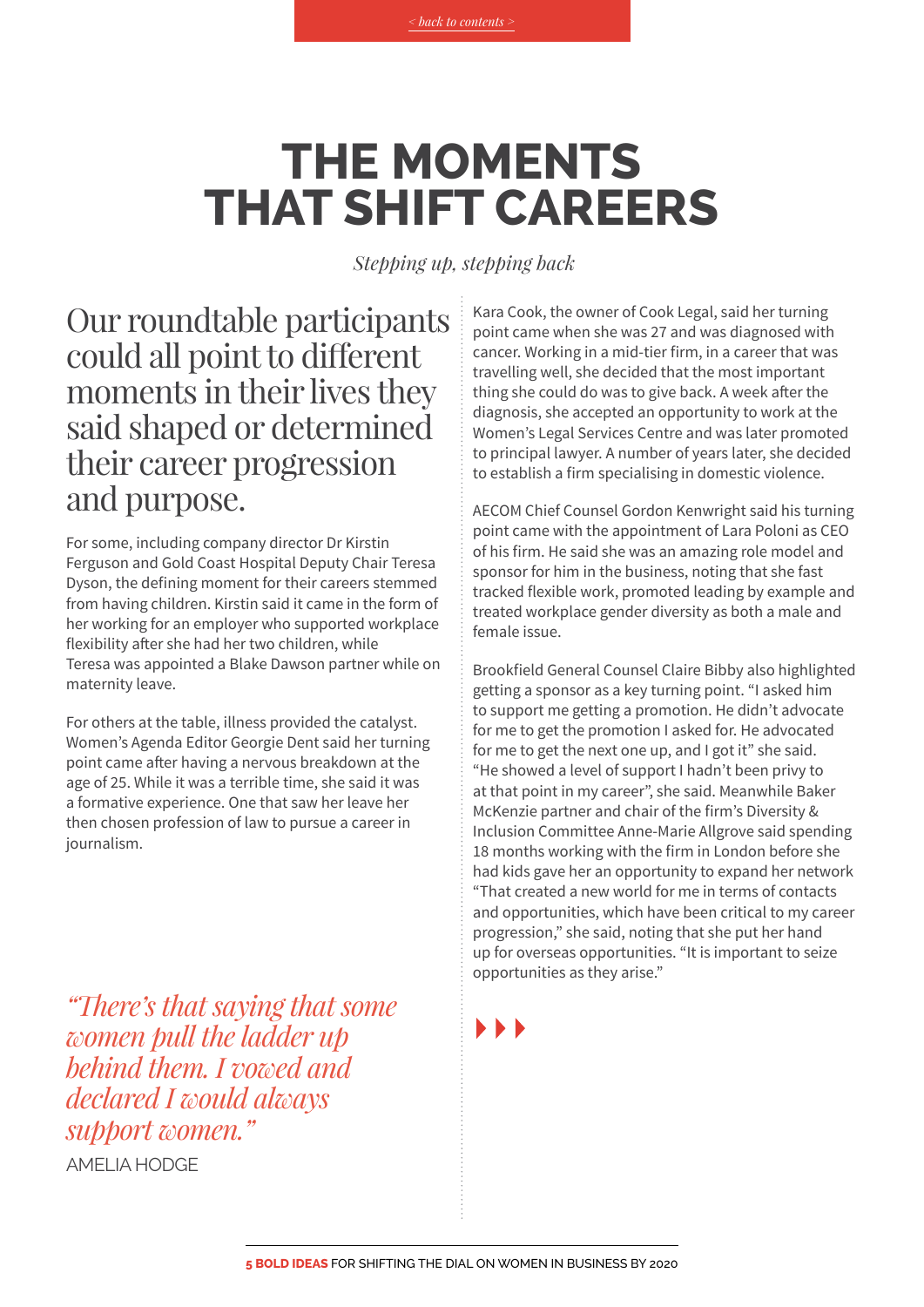## **The moments that shift careers**

 *Stepping up, stepping back*

#### $\blacksquare$

Cassandra Heilbronn, President of the Women Lawyers Association of Queensland, said that while in a relationship with "traditional" expectations that she'd pursue a more domestic life, she subconsciously started pushing against such expectations to better promote women's equality in corporate environments, and has since found herself mentoring women overseas, speaking on the issue at events and being active on social media.

 The youngest of three children, YWCA Queensland Chair Denise Morton said growing up with farmer parents and developing a strong work ethic as a result, later aided her career working in the male dominated field of insurance – she said she often felt she had to work harder than the men around her, and was willing to do so.

Other turning points came after witnessing bad behaviour. Gemma Lloyd said she moved to co-found her business, Diverse City Careers, after a terrible experience in a tech firm. Company director Amelia Hodge said her big shift came when she witnessed several senior women not supporting younger women – just as more men were being awarded further advancement opportunities. "There's that saying that some women pull the ladder up behind them. I vowed and declared during the course of my career I would always support and nurture women," she said.

Baker McKenzie Brisbane's Managing Partner Leigh Duthie, gave an open and honest account of his turning point, revealing how the careers of men are often aided through the sacrifices of their female partners. Leigh's wife resumed full time practice 18 years after the birth of his only child. When their child went to kindergarten, she had approached her then employer at the Department of Justice and requested leave without pay for the month of January. The request was denied, she was told that other lawyers would resent it if she was given this time off.

"She made the decision to leave and look after our daughter full time, as she knew this would be an ongoing problem," Leigh said. "I was at the time a younger partner, and that was very easy for me to agree to. It was terrific to have someone at home managing it all … It helped me a lot in my career having someone at home, managing everything on the home front. But ultimately it was a big sacrifice … at the time my wife was resentful about the choice she was forced to make and the hypocrisy in the profession between the different treatment of male and female lawyers when it came to childcare."

These moments offered an excellent start on determining some of the bold ideas that can shift the dial for women at work.

*"We need to find a way to recognise and celebrate women at all levels of a business, particularly those who may be just starting to take on leadership responsibilities. We tend to spend a lot of time focusing on senior women, which is important, but we need to also turn our attention to those just beginning their career path too."*  Kirstin Ferguson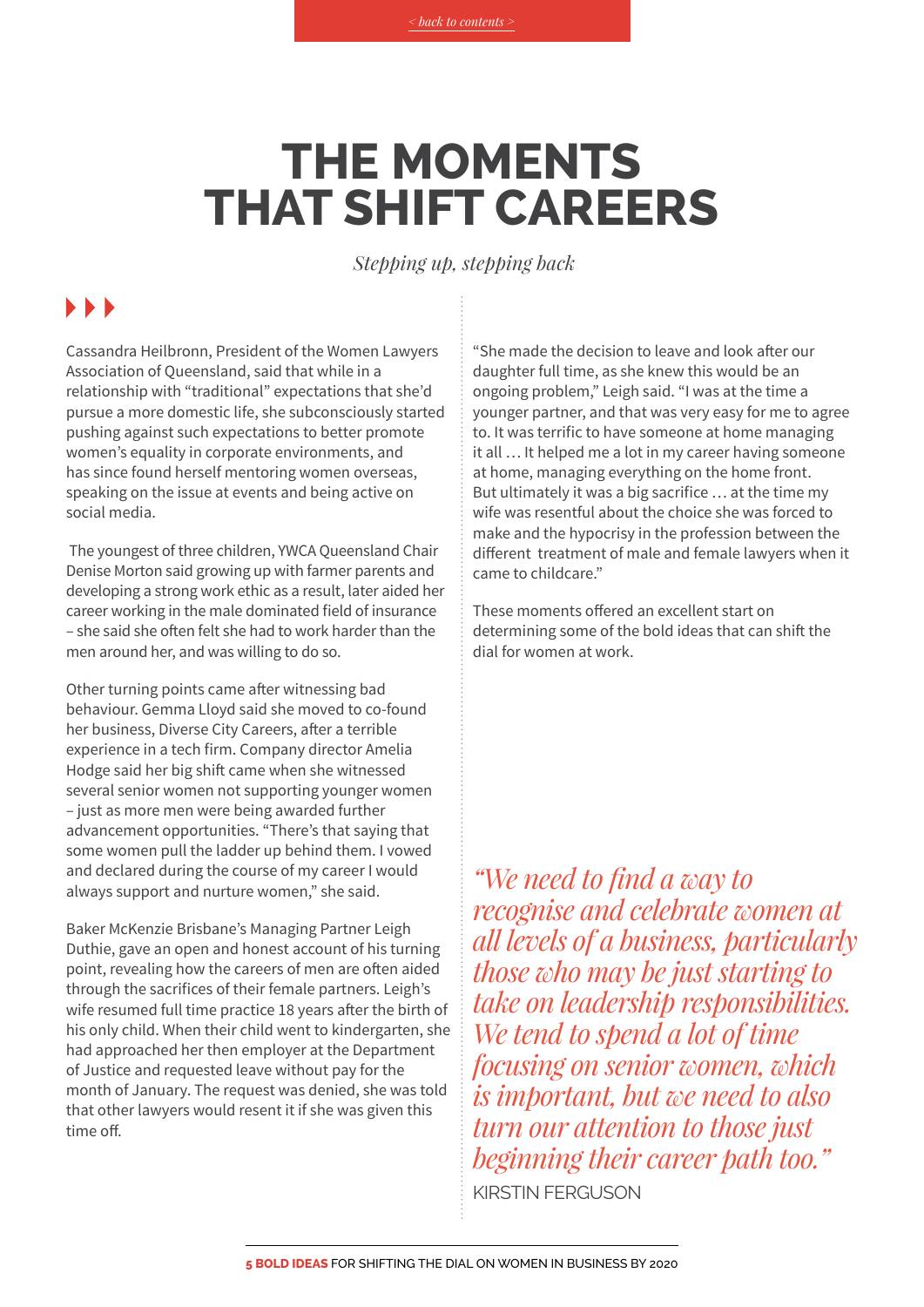### <span id="page-6-0"></span>**The Five Bold Ideas.**

The bold ideas following all aim to produce a shift – in culture, in thinking, in applied pressure or something else.

*As there's no silver bullet to shifting the dial on women at work, the next best option is to pursue a number of "shifts" that can, in collaboration, promote significant and sustainable change.*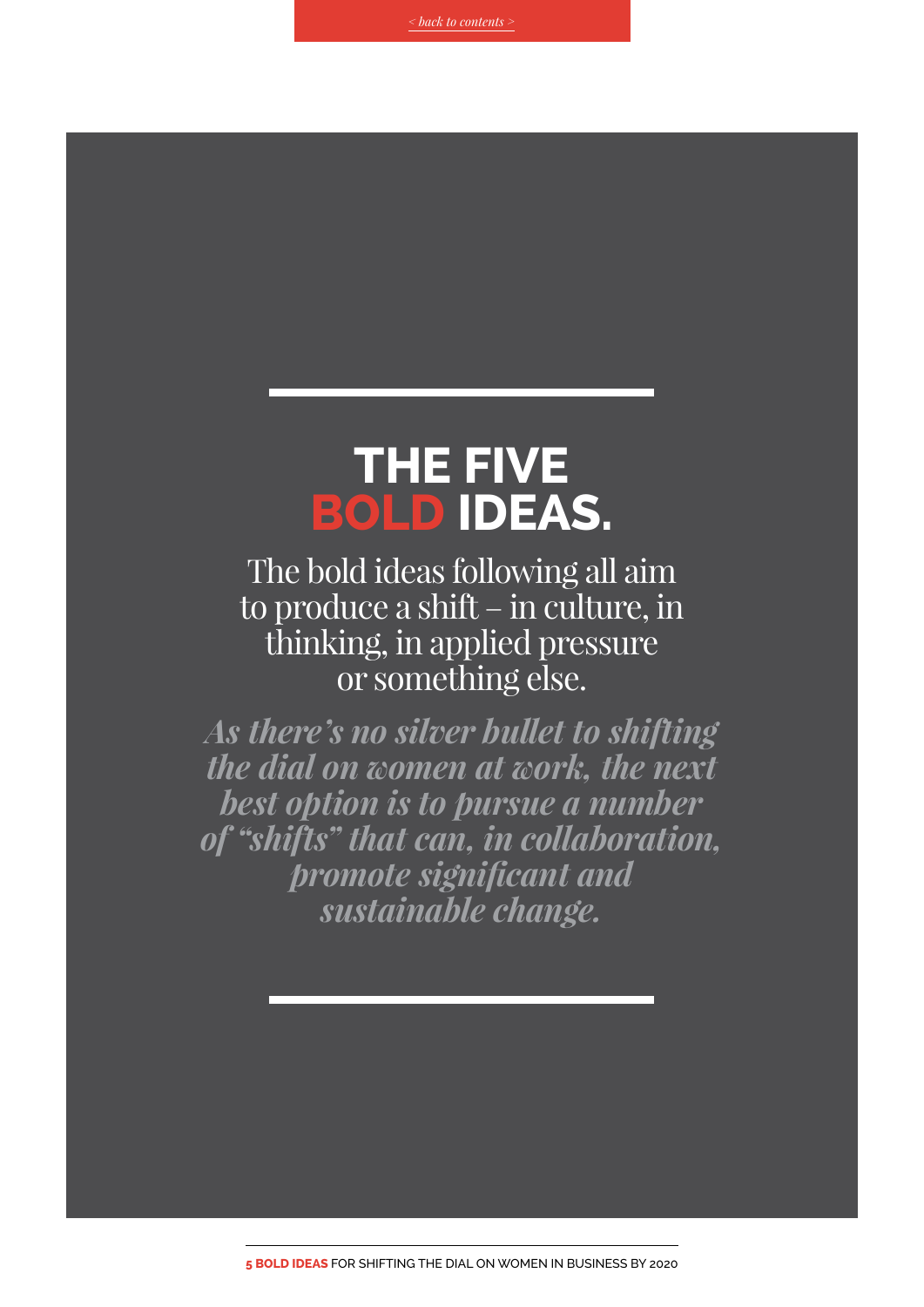# **Shift the cultural expectations through conversations**  1

Every day we make assumptions about the men and women we work with, assumptions that can limit the opportunities our colleagues and staff may wish to explore.

While more organisations are offering excellent flexible work options, men are still not taking them up – with some studies suggesting a concern about how their ambitions will be perceived standing in the way.

Meanwhile, certain assumptions continue to be made about the ambition levels of women, particularly those working part time, flexibly, or who have young children at home.

Everyone has priorities and interests outside of work. Understanding this can help colleagues to better support and appreciate the 'out of work' interests their managers, team members and direct reports have, instead of making automatic assumptions about them.

Conversations can also help to better promote why gender diversity matters. Encouraging employees to speak up about seeing a lack of women involved in particular meetings, committees, seminars, conferences or other workplace situations is crucial. Indeed, asking employees to share a lesson or story about diversity – similar to what certain industries do regarding safety, in order to reduce and prevent injury and death in the workplace – would aid in keeping the issue top of mind.

#### **So how can employers get involved in more conversations?**

- Start promoting stories within your organisation, encourage employees to see and relate to the differences they see in each other.
- Encourage conversations in the office about life outside of work, incorporate these into more structured team meetings, celebrations or social events. Or, start a monthly 'Conversation Series' inviting employees to share more about their priorities and interests outside of work.
- Ask employees to share a diversity story, a lesson, or challenge during regular meetings.
- • Encourage male leaders to discuss their flexible work arrangements – encourage them to take up and to talk about, taking paid parental leave.
- Make flexible work a genuine employee wide opportunity, rather than something for 'working mothers' alone. Encourage employees to discuss what they're doing on the days they're not in the office

*"You can tick the boxes on a number of things, but if we can't change the culture we're not going to see much change."*  Anne-Marie Allgrove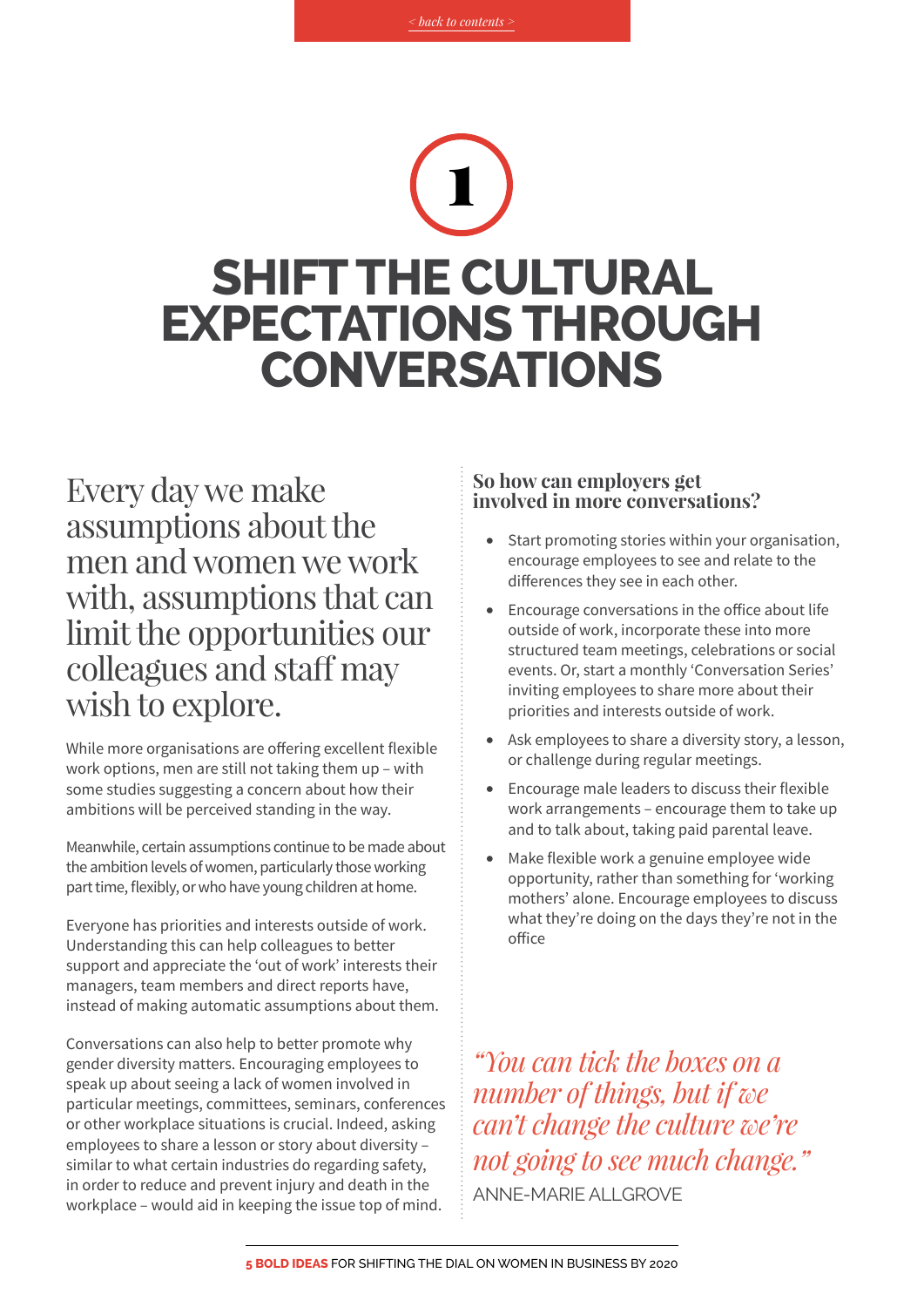## 2 **Shift the corporate culture: Through pressure and influence**

### Influence and pressure can prompt organisations to act quickly on gender diversity.

We've seen this in the ASX 200 where, since 2009, the rate of women on boards has increased significantly.

A number of factors have resulted in this improvement, including ASX reporting guidelines, heightened media attention on the gender make-up of individual boards and public shaming (such as the AICD's regular updates on the ASX 200 boards that still do not have a single woman.)

Claire Bibby, a significant purchaser of legal services at Brookfield, said she'll often speak to law firms asking about their diversity and inclusion policies, especially how many women they have in their partnership and the breakdown between salaried and equity partners, and finds that placing that kind of pressure on law firms is facilitating new conversations.

#### **Applying pressure works. So what can you do as a client, customer or other stakeholder?**

- Set a requirement for major suppliers to share specific diversity stats. Or, go one step further, and suggest there will be a reduced fee for those that can't present acceptable diversity standards.
- Ask recruiters and head hunters to present candidate lists that are 50% female.
- Highlight diversity standards and expectations during client meetings.
- At an individual level, consumers also have the opportunity to consider the diversity standards of an organisation when purchasing goods and services. A number of sites, like Femeconomy, now offer listings of organisations that have board and leadership teams that are at least 30% female.
- Invite shareholders to vote on the diversity performances of organisations, just like they would on salaries.

*"Put this on the table as something large shareholders can drive. If the company or the board is not meeting their policies and targets, then if not why not? Three strikes and there should be a penalty."*  Claire Bibby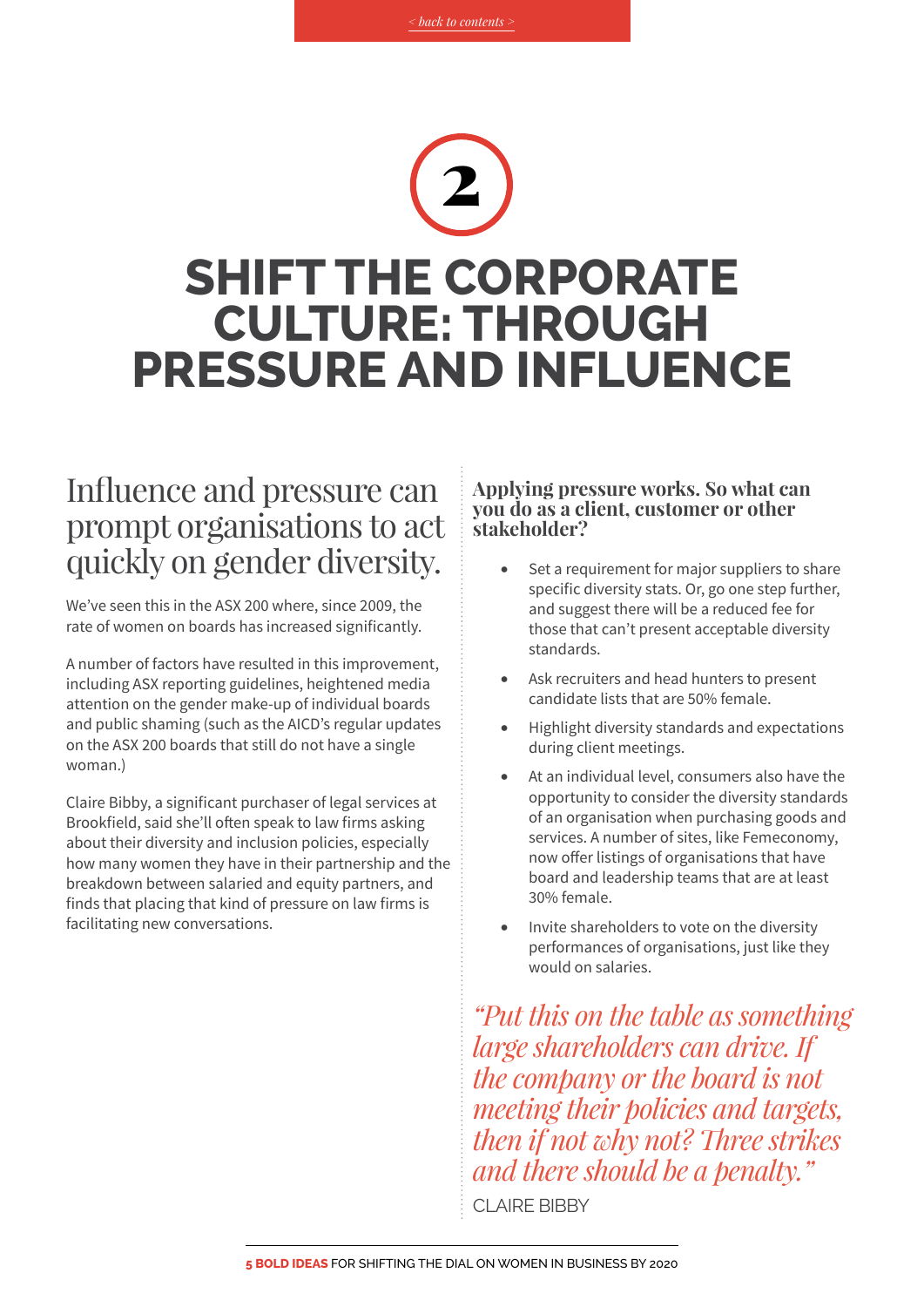# 3 **Shift the numbers: Through targets and KPIs**

As the old saying goes, what gets measured gets managed. Reported and publicised targets have a role to play in increasing the number of women in senior leadership.

However typically, targets have only been set at a senior leadership end (such as on boards), and have usually been set at a rate that's much lower than 50%.

The roundtable suggested organisations look at where targets can be set throughout an organisation to address overall culture and assist in gender inclusivity at all levels.

Given the importance sponsors have had on the careers of leaders, sponsorship was seen as an excellent place to make a start on establishing targets – for instance, setting a target for the rate of both male and female staff being formally 'sponsored'.

Other areas for establishing targets included the rate of promotions within teams, the number of women attending training courses, the number of women at different levels of the business and the number of female-led suppliers being used.

Such targets require an incentive, with the roundtable suggesting organisations introduce clear internal reporting mechanisms, and linking such targets to the KPIs of senior managers.

- Start with setting targets for elements of the business that can be clearly monitored, such as formalised sponsorship programs, the rate of women attending training courses, and the number of women being shortlisted for promotions and new hire opportunities.
- Link such targets to the job descriptions of senior management, and those connected to seeing such targets come to fruition – such as direct team leaders, and other business functions like HR and procurement.
- Make senior leaders accountable for achieving such targets by linking them to the KPIs attached to bonuses.
- Where possible, report such progress against targets on a 'Diversity' section on a company website, much like tech companies in the United States have done. Be clear and upfront with customers, clients and employees on how you're tracking against such targets.

*"We need targets across partnerships, on boards and for women in leadership positions. Any targets should be measurable and reportable."*  Kara Cook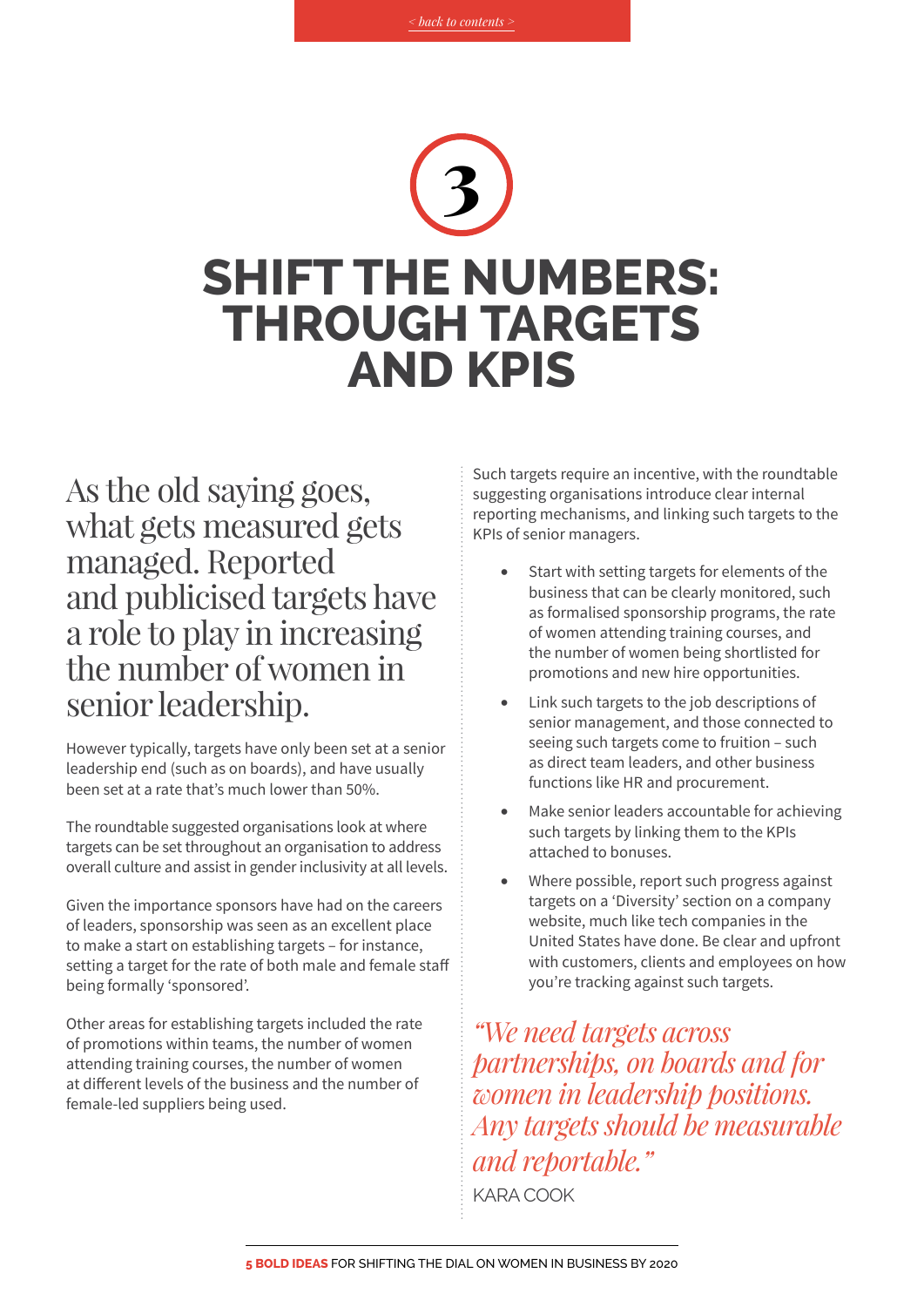# 4 **Shift the gender pay gap: Do a pay audit and rectify it**

### Organisations that do a pay audit are often surprised (and horrified) by what they find.

While the national pay gap is well publicised - currently [at 16% according to ABS stats](https://www.wgea.gov.au/sites/default/files/gender-pay-gap-statistics.pdf) -- many leaders within large employers simply can't see how they have a problem, because they don't believe they are actively discriminating against women.

Despite this, just 27% of organisations reporting to WGEA have reported doing a [remuneration gap analysis](https://www.wgea.gov.au/sites/default/files/80653_2015-16-gender-equality-scorecard.pdf).

Doing a pay audit is just the start in addressing the problem, the next step is to rectify it. AECOM recently allocated a million dollars to help rectify its pay gap. According to Gordon Kenwright, making that level of financial commitment demonstrates just how seriously they take the issue. "We say that gap is not acceptable and we need to remove the stigma that it is," he said.

#### **So what more can organisations do when it comes to the pay gap?**

- Get serious and establish a budget for rectifying the problem.
- Identify like for like gender pay gaps across the organisation.
- Address common factors that may have contributed to like-for-like pay gaps: Are women given a fair opportunity to negotiate their pay? Are gaps emerging during the recruitment process?
- Link pay gap reports and measures to rectify it, to the KPIs of senior management.

*"Firms should appoint a pay audit person, diversity officer role, or some kind of official equity officer. They would be like the 'CIO' of five years ago. This can't just be palmed off to HR."* CASSANDRA HEIL BRONN.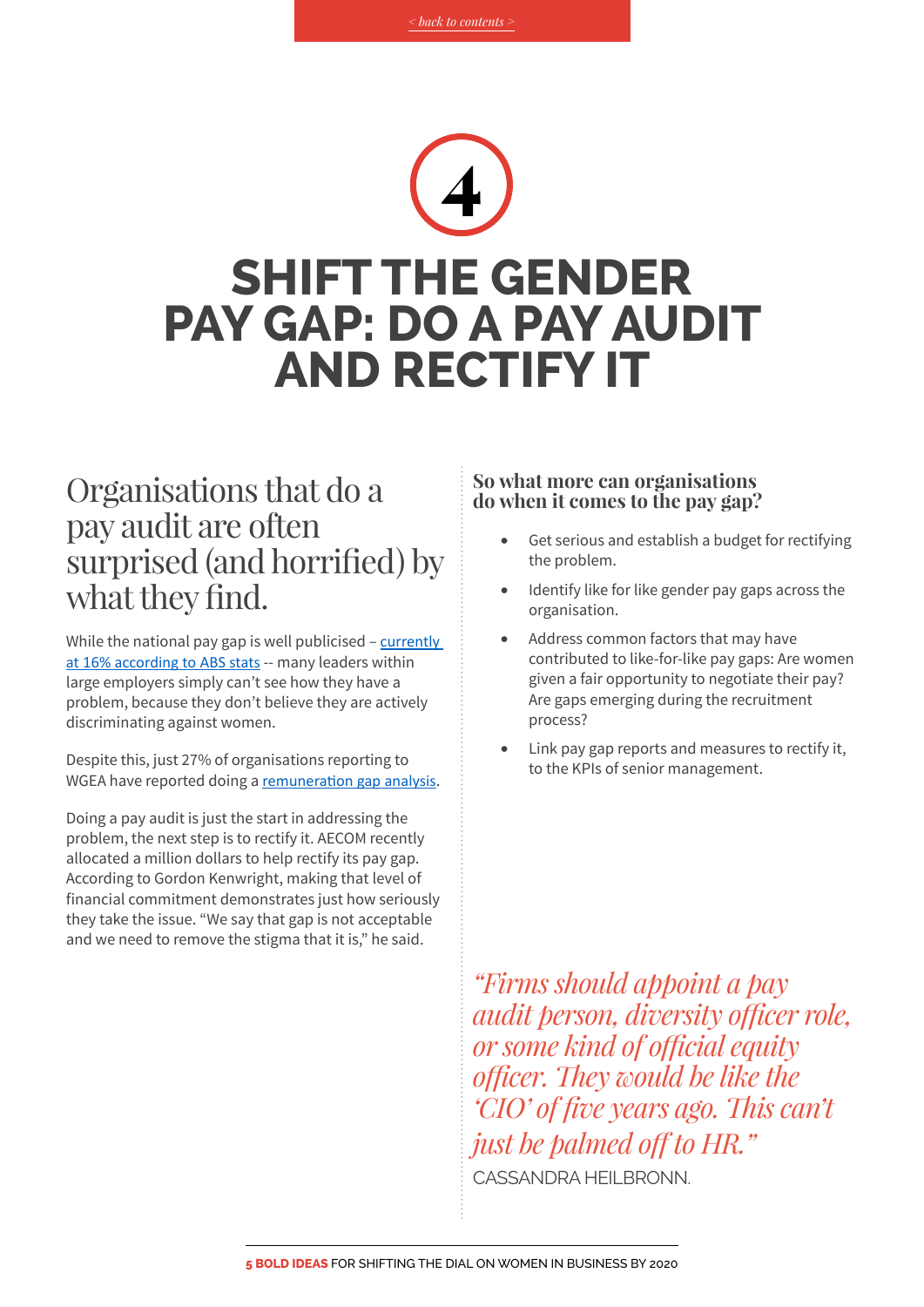## **Shift the profile of women: Give 'mid level' women a voice and the confidence to use it** 5

A number of senior women at the table said they don't need further visibility in demonstrating their capacity or getting more opportunities, but noted that women at the 'middle point of their careers with ambitions for leadership' are struggling to get heard and recognised.

The roundtable agreed there were opportunities to better support women at this middle level, a point in a woman's career where they're working hard and reaching for more promotions, while also often taking on additional responsibilities at home.

*"Each of our boards [at YWCA Queensland] have young women, which provides an opportunity in the NFP space for more experienced heads to mentor younger women. "* Denise Morton

#### **So how can these women be better celebrated and recognised?**

- Create formal sponsorship programs to assist mid-level women – establish targets for the number of women involved (as suggested above).
- Promote the profiles and stories of mid-level women through internal communications. Don't target senior women alone.
- Support and encourage opportunities for 'mid level' women to build on expertise and focus areas they can use to establish an industry and media profile.
- Offer media and social media training to 'mid level' women to support them in establishing a personal brand as an influence.
- Celebrate and acknowledge the success of women across all levels of the organisations. Use company communications and social media to share their stories.
- Establish leadership programs that enable women to connect and engage with different functions of the business.
- Establish recruitment programs that encourage women to make 'mid career' shifts – for example into roles and industries that have traditionally required specified university degrees, but could actually benefit from the insights and knowledge women can bring in from both their life and working experiences.